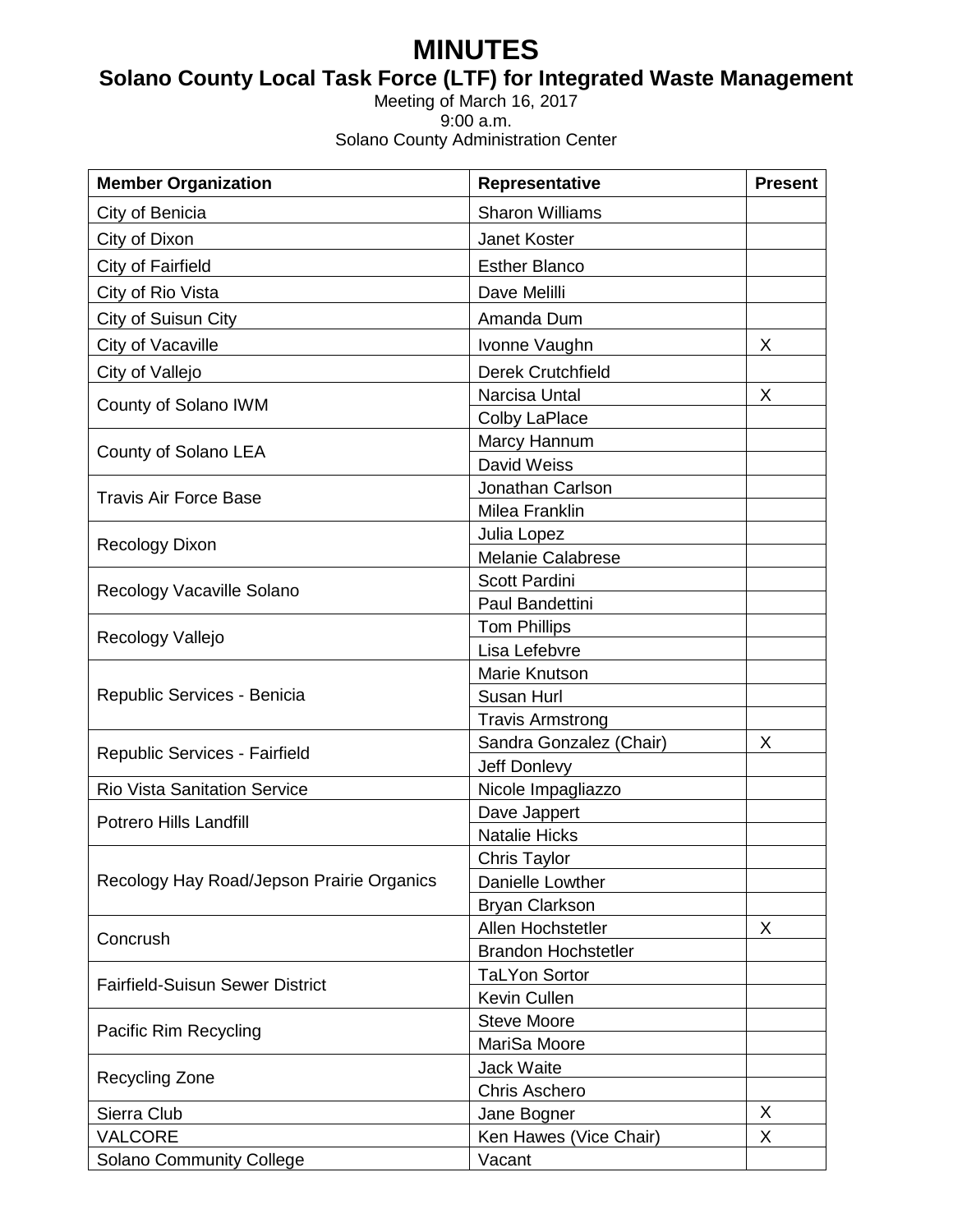# **GUESTS:**

Joe Scholtes, 95.3 KUIC Kim Fu, The Reporter Lisa Mekis, CA Carpet Stewardship Program, CARE Laura Vernan, Conservation Corps North Bay (CCNB)

# **1. Call to Order / Introductions**

The meeting was called to order at 9:06 am. Members and guests introduced themselves.

#### **2. Public Comment**

There were no public comments.

# **3. Action Items(s)**

# **a. Minutes: January 19, 2017**

Due to a lack of a quorum the minutes of January 19, 2017 were continued to the next meeting.

# **4. Presentations**

**a. Conservation Corps North Bay (CCNB): Funding from CalRecycle Expands Recycling Services into Solano County.**

Narcisa Untal reported that the CCNB contacted Narcisa when they found a large tire dump off of Hwy 37 to get more information about it and offered to pick it up on their way back to their headquarters. They informed her that they receive funds from CalRecycle to pick up recycling materials. There is no administrative cost or time to local jurisdictions for CCNB activities. The CCNB moving into Solano County will be a benefit for the area.

Laura Vernon, CCNB Recycling Program Manager, stated that the Conservation Corps North Bay is the oldest youth conservation corps in the country. Serving Marin and Sonoma Counties since 1983, CCNB has helped nearly 10,000 young men and women break the cycle of poverty through education and job skills, while serving the environment and community.

They are a workforce development program that works with corps members who are eighteen to twenty five years old to provide job training skills, assistance in earning high school diplomas, and build career pathway skills. The corps members are the workforce that gets the projects done.

CCNB provides recycling collection in parks and public lands, E-waste collections, storm drain marking, tire collections and clean-ups, free auto tire recycling. The recycling portion of the program is funded by the CalRecycle Cans and Bottles recycling program. E-waste collections are events where they can work with jurisdictions for daily or a weekend collection. Again costs are funded by a CalRecycle grant. Storm drain marking can be done in the unincorporated areas of the county and is funded by CalRecycle oil grant money. In some counties they are helping jurisdictions do a survey and trash mapping study as they are marking the storm drains. The survey shows the risk level of trash going into a storm drain in different areas.

CCNB not only sets up tire amnesty days but also obtains the permits and provides the trucks and workers for the events. They will also go into an area and spend a few days cleaning up illegal tire dumps. Ms. Vernon briefly reviewed the administrative process for setting up tire collections.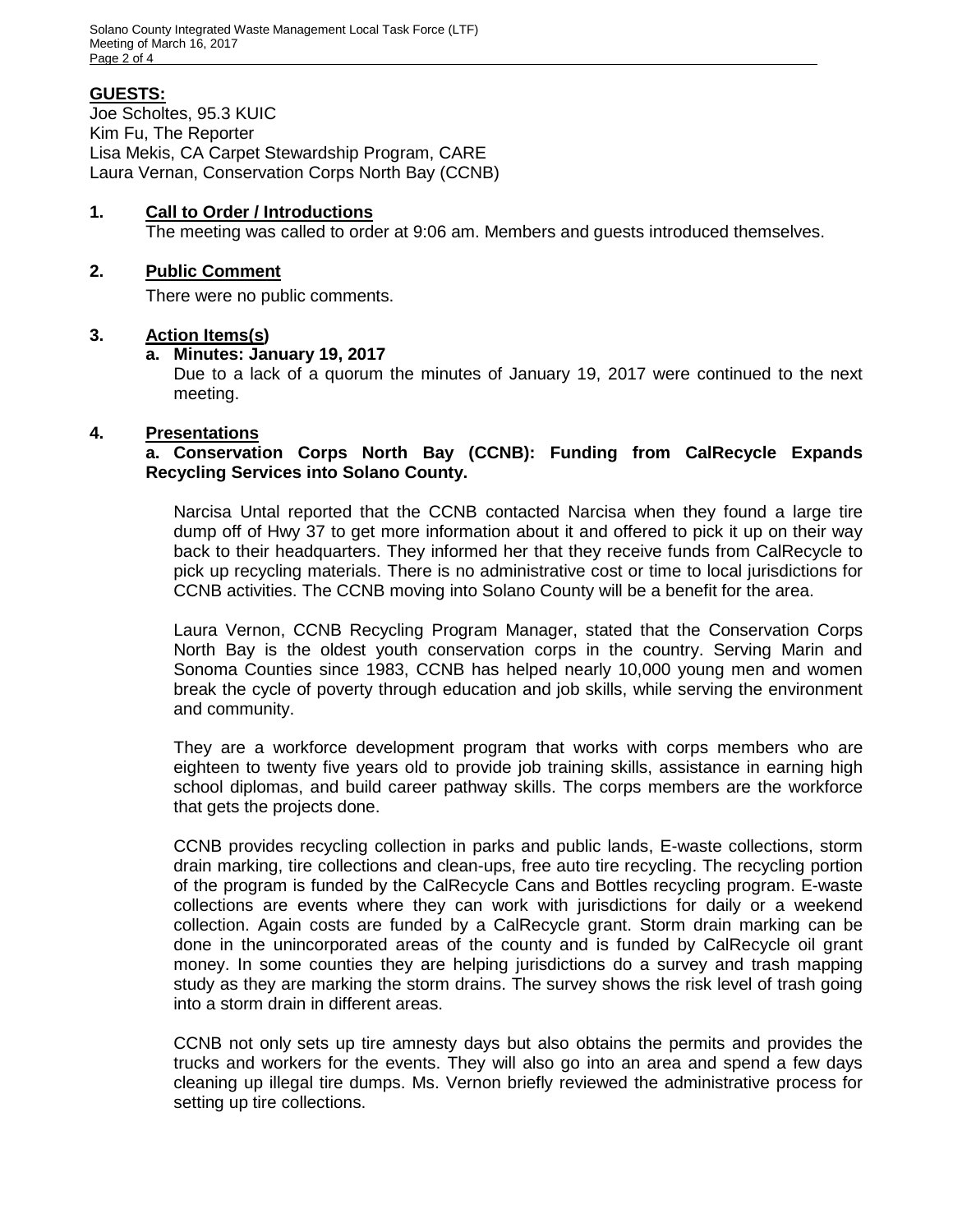# **b. CA Carpet Stewardship Program: Introduction of the Carpet America Recovery Effort (CARE) in Solano County.**

Ms. Untal noted that she had been contacted by the Carpet Stewardship Program who wished to look at different facilities in Solano County that might be able to work with the Carpet Recycling Program. They looked at Recology Hay Road Landfill, Potrero Hills Landfill and Recology Vallejo Transfer Station which are sites where countywide events are typically held because they are centrally located to most county residents. These facilities offer their sites at no cost to support recycling programs in the county. The goal is to use the location(s) that best serves the majority of people in the county.

Lisa Mekis, CA Carpet Stewardship Program, CARE, stated that about 400 million pounds of carpet goes into California landfills annually. Their scope includes not only collection and recycling of carpet but also manufacturing and market development of products made from recycled carpet. CARE has conducted outreach to all flooring retailers in California by either a site visit or by phone. For consumers they are working on grant programs and procurement programs. They are also reaching out to carpet installers and contactors about where to take used carpets for recycling.

CARE is working to establish and support at least one Carpet Recycling drop-off site in every county in California. There are currently 38 carpet recycling drop-off sites in California that are CARE sponsored. A map of the sites was distributed and revealed that the site for Solano County was the Vallejo Transfer Station. Narcisa noted that it was important that a drop off site in Solano County be centrally located to provide convenient access for our population centers.

Once a drop-off site is located CARE brings in a container; pays for a third party hauler (usually a 53 or 28 foot trailer); the full container will be picked up and replaced with an empty one; the transportation and recycling tip fee are paid by CARE. CARE also provides technical assistance for the drop-off sites; promotional materials in English and Spanish; assistance with websites as well as Google ads.

Currently there are 25 products that are made out of post-consumer carpet. Some of the products are carpet underlayment, carpet tile, signage, construction insulation, and wattles. They recently offered a grant program for public agencies to purchase products made out of recycled carpets. Last year they awarded 2.5 million dollars in grants to build infrastructure for manufacturing.

Under AB 2398 an assessment (\$0.25 per square yard) is charged on every square yard of carpet sold and/or shipped in California. All carpet retailers are responsible for charging and reporting the carpet stewardship assessment on all carpet sold in California. Assessment funds are used to help the California Carpet Stewardship Program influence recyclability of manufactured carpet, increase reuse opportunities, provide collection opportunities, increase recycled output, and support the development of products made with post-consumer carpet.

# **5. Member Updates**

#### Sandra Gonzalez, Republic Services

City of Fairfield 6<sup>th</sup> annual Earth Day event will be held on Saturday April 22<sup>nd</sup>. Republic Services is sponsoring a children's poster coloring contest with the theme "Reduce, Reuse, Recycle."

#### Ivonne Vaughn, City of Vacaville

The City of Vacaville had their first confidential paper shredding and e-waste collection thru Gone for Good. They had a little over 80 cars come thru. It will run from 9am – 12pm, on second Saturdays thru October 2017. A Prescription Drug Take Back event is coming up in